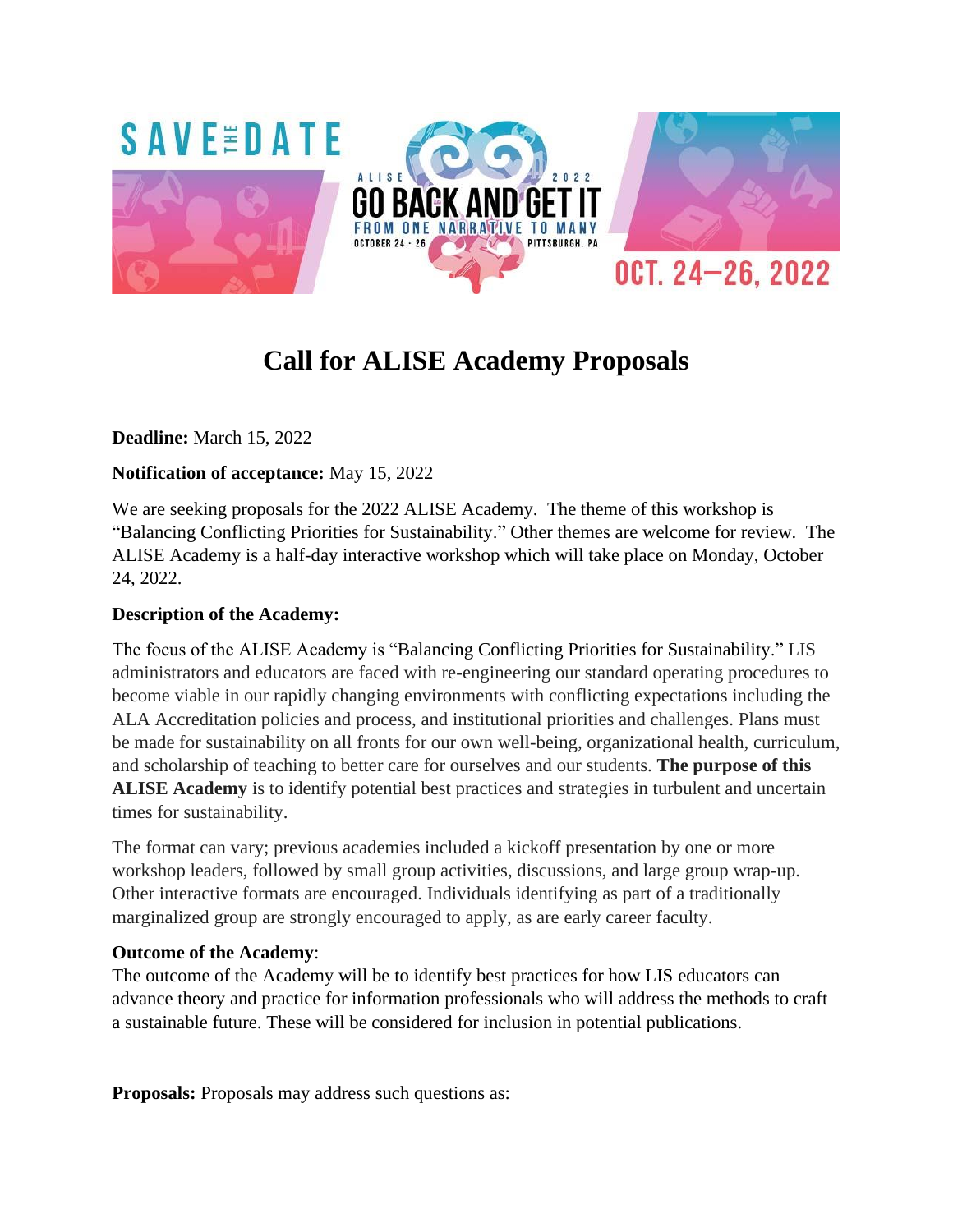- How is the LIS curriculum changing and how is it preparing resilient information professionals with the leadership and practical skills needed for the future?
- What best practices and strategies are LIS faculty and administrators are making to evolve so they are positioned to tackle these challenges and ensure sustainability?
- How has LIS education been evolving to achieve a sustainable future?

Other topics to consider include, but are not limited to:

- LIS programs evolving to prepare students to enter rapidly changing environments
- Methods of preparing adaptable library and information professionals
- Examining resilience from a cultural perspective
- Strategies for recruiting students and faculty from marginalized and underrepresented groups
- Strategies for teaching in turbulent times
- Teaching leadership and practical skills that prepare LIS professionals for professional flexibility

#### **Submission Requirements and Instructions:**

All submissions must be entered via the ALISE 2022 submission system, EasyChair.

EasyChair Submission Site:<https://easychair.org/conferences/?conf=alise2022>

Select the appropriate track: ALISE Academy

#### **Proposal Submission Guidelines:**

- Length: The proposals for the ALISE Academy should be 800-1000 words in length.
- The proposals should include:
	- o Workshop objectives
	- o Workshop format
	- o Outcomes for participants
	- o Connection to conference theme

#### **Conference Fee Waiver Policy**

All participants in any events of an ALISE Annual Conference must pay the appropriate registration fees.

#### **Photo and Video Release**

Registration, attendance at, or participation in, ALISE meetings and other activities constitutes an agreement by the registrant to the use and distribution (both now and in the future) of the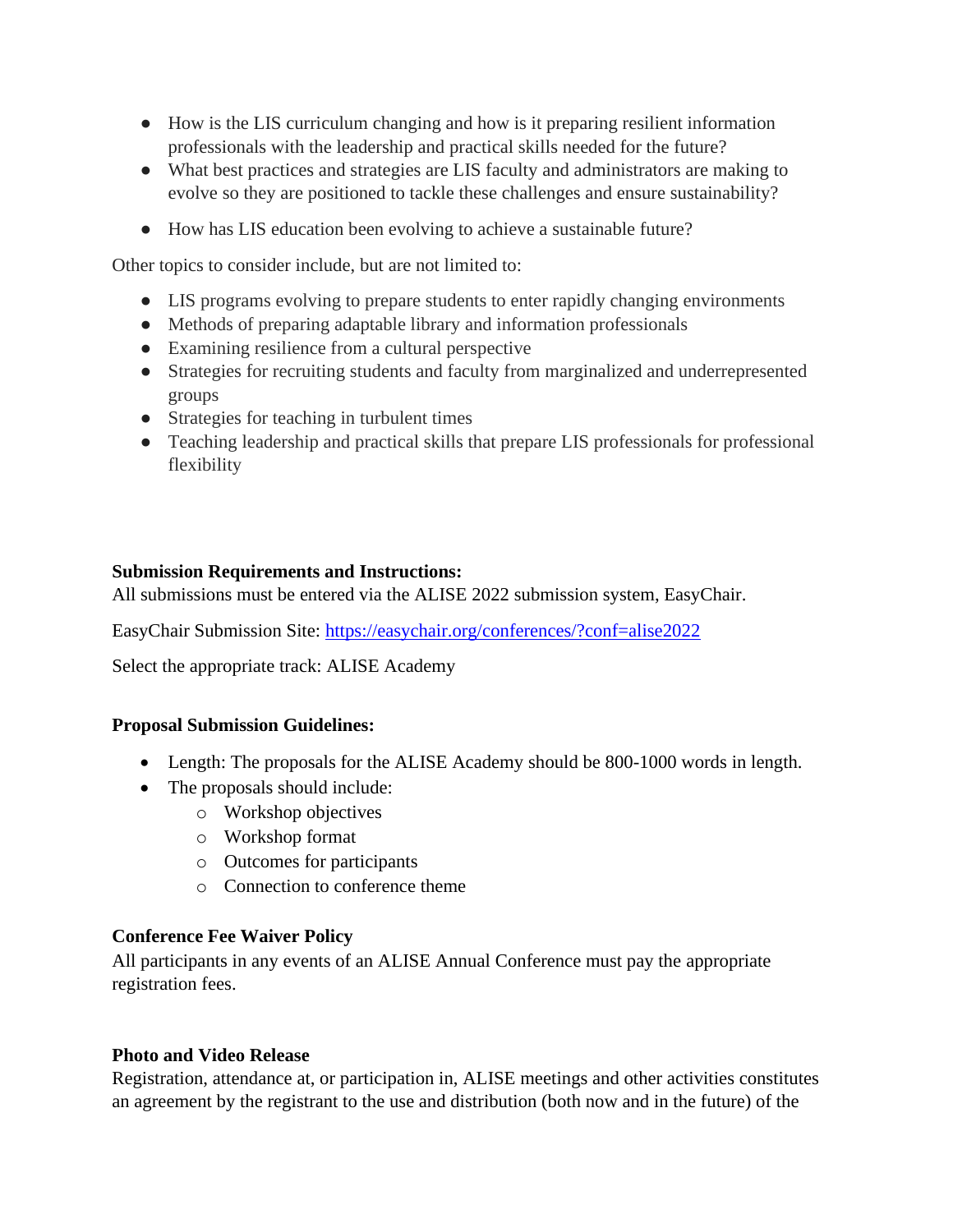registrant or attendee's image or voice in recordings, both live and on-demand, photographs, video, electronic reproductions, and audio of such events and activities by ALISE. ALISE has the right to record content delivered at its annual conference and to utilize the recordings in future content, programs, or materials. Attendee's registration may include technology that monitors their activities throughout the meeting, such as session attendance and exhibit booths visited.

#### **ALISE Conference Proceedings**

By submitting a proposal/paper/poster for consideration, all submitters agree to publish the submission, if accepted, in the ALISE Conference Proceedings, housed in the online repository IDEALS (https://www.ideals.illinois.edu/). Authors will retain the rights to their published work. Failure to comply with the proceedings deadlines or to present at the ALISE annual conference will result in removal of the submission from the ALISE Conference Proceedings.

#### **Presentation at the Annual Conference**

Authors whose proposals/papers/posters/panels are accepted for the annual conference are required to register for (fees apply), attend, and present the work at the ALISE annual conference. Failure to do so will result in removal of the papers/posters/panels from the conference schedule, the program, and the proceedings. Should the event be converted to a virtual conference, the same policy applies.

Conference presentation dates and times will be published online and in the conference program.

#### **Questions:**

Please direct questions regarding the 2022 ALISE Academy co-chairs:

Mary Kay [Biagini,](mailto:biagini@pitt.edu) University of Pittsburgh Fatih [Oguz,](mailto:f_oguz@uncg.edu) University of North Carolina at Greensboro